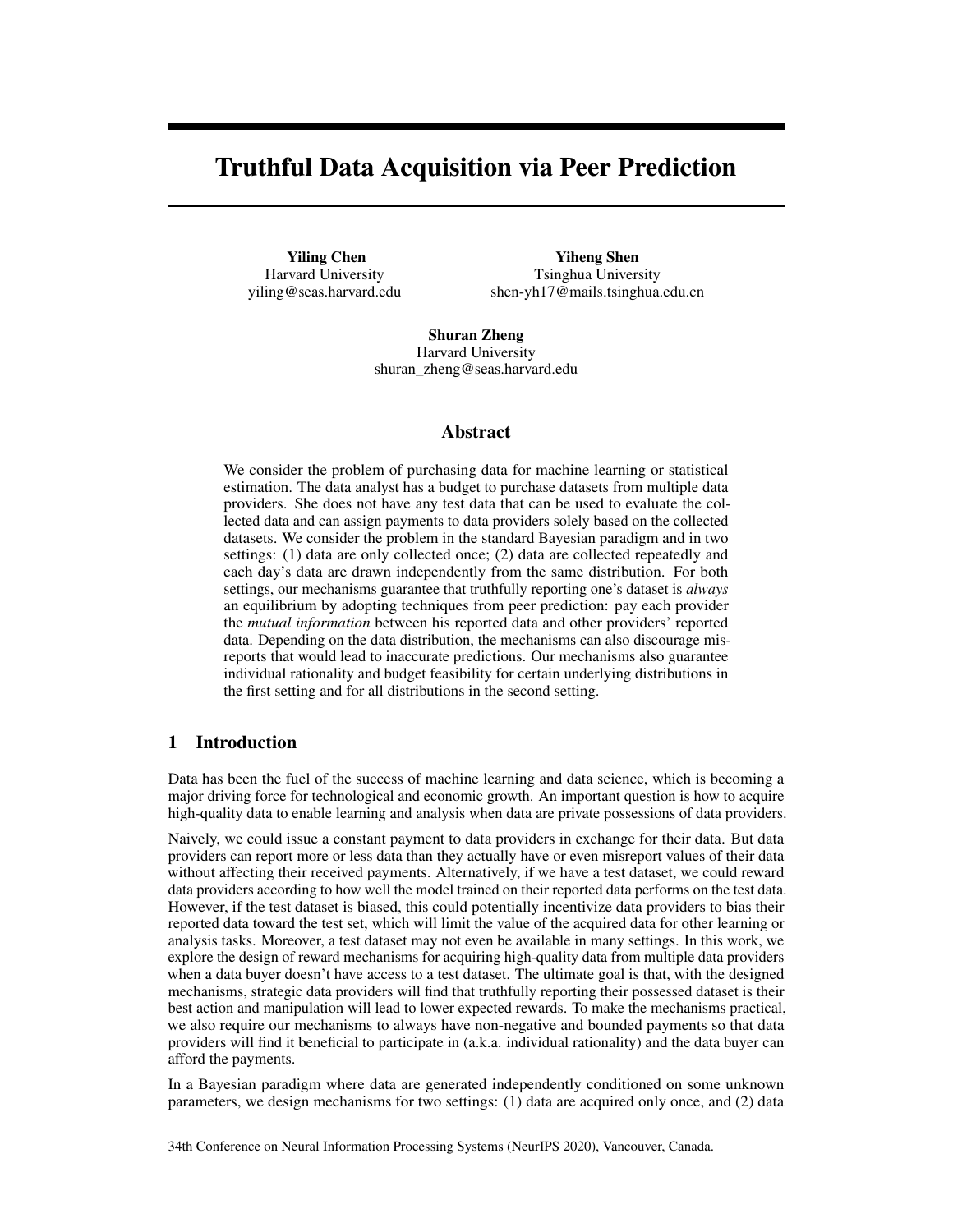are acquired repeatedly and each day's data are independent from the previous days' data. For both settings, our mechanisms guarantee that truthfully reporting the datasets is always an equilibrium. For some models of data distributions, data providers in our mechanisms receive strictly lower rewards in expectation if their reported dataset leads to an inaccurate prediction of the underlying parameters, a property we called *sensitivity*. [1](#page-1-0) While sensitivity doesn't strictly discourage manipulations of datasets that do not change the prediction of the parameters, it is a significant step toward achieving strict incentives for truthful reporting one's datasets, an ideal goal, especially because finding a manipulation without affecting the prediction of the parameters can be difficult. Our mechanisms guarantee IR and budget feasibility for certain underlying distributions in the first setting and for any underlying distributions in the second setting.

Our mechanisms are built upon recent developments [\[17,](#page-10-0) [16\]](#page-10-1) in the peer prediction literature. The insight is that if we reward a data provider the mutual information [\[17\]](#page-10-0) between his data and other providers' data, then by the data processing inequality, if other providers report their data truthfully, this data provider will only decrease the mutual information, hence his reward, by manipulating his dataset. We extend the peer prediction method developed by [\[16\]](#page-10-1) to the data acquisition setting, and to further guarantee IR and budget feasibility. One of our major technical contributions is the explicit sensitivity guarantee of the peer-prediction style mechanisms, which is absent in the previous work.

# 2 Related Work

The problem of purchasing data from people has been investigated with different focuses, e.g. privacy concerns [\[14,](#page-9-0) [10,](#page-9-1) [13,](#page-9-2) [23,](#page-10-2) [7,](#page-9-3) [28\]](#page-10-3), effort and cost of data providers[\[25,](#page-10-4) [4,](#page-9-4) [1,](#page-9-5) [5,](#page-9-6) [30,](#page-10-5) [6\]](#page-9-7), reward allocation [\[12,](#page-9-8) [2\]](#page-9-9). Our work is the first to consider rewarding data without (good) test data that can be used evaluate the quality of reported data. Similar to our setting, [\[12,](#page-9-8) [2\]](#page-9-9) consider paying to multiple data providers in a machine learning task. They use a test set to assess the contribution of subsets of data and then propose a fair measurement of the value of each data point in the dataset, which is based on the Shapley value in game theory. Both of the works do not formally consider the incentive compatibility of payment allocation. [\[28\]](#page-10-3) proposes a market framework that purchases hypotheses for a machine learning problem when the data is distributed among multiple agents. Again they assume that the market has access to some true samples and the participants are paid with their incremental contributions evaluated by these true samples. Besides, there is a small literature (see [\[9\]](#page-9-10) and subsequent work) on aggregating datasets using scoring rules that also considers signal distributions in exponential families.

The main techniques of this work come from the literature of *peer prediction* [\[19,](#page-10-6) [24,](#page-10-7) [8,](#page-9-11) [11,](#page-9-12) [26,](#page-10-8) [17,](#page-10-0) [16,](#page-10-1) [18,](#page-10-9) [15\]](#page-10-10). Peer prediction is the problem of information elicitation without verification. The participants receive correlated signals of an unknown ground truth and the goal is to elicit the true signals from the participants. In our problem, the dataset can be viewed as a signal of the ground truth. What makes our problem more challenging than the standard peer prediction problem is that (1) the signal space is much larger and (2) the correlation between signals is more complicated. Standard peer prediction mechanisms either require the full knowledge of the underlying signal distribution, or make assumptions on the signal distribution that are not applicable to our problem. [\[16\]](#page-10-1) applies the peer prediction method to the co-training problem, in which two participants are asked to submit forecasts of latent labels in a machine learning problem. Our work is built upon the main insights of [\[16\]](#page-10-1). We discuss the differences between our model and theirs in the model section, and show how their techniques are applied in the result sections.

Our work is also related to Multi-view Learning (see [\[29\]](#page-10-11) for a survey). But our work focuses on the data acquisition, but not the machine learning methods used on the (multi-view) data.

#### 3 Model

A data analyst wants to gather data for some future statistical estimation or machine learning tasks. There are n data providers. The *i*-th data provider holds a dataset  $D_i$  consisting of  $N_i$  data points  $d_i^{(1)}, \ldots, d_i^{(N_i)}$  with support  $\mathcal{D}_i$ . The data generation follows a standard Bayesian process. For each

<span id="page-1-0"></span> $1$ This means that a data provider can report a different dataset without changing his reward as long as the dataset leads to the same prediction for the underlying parameters as his true dataset.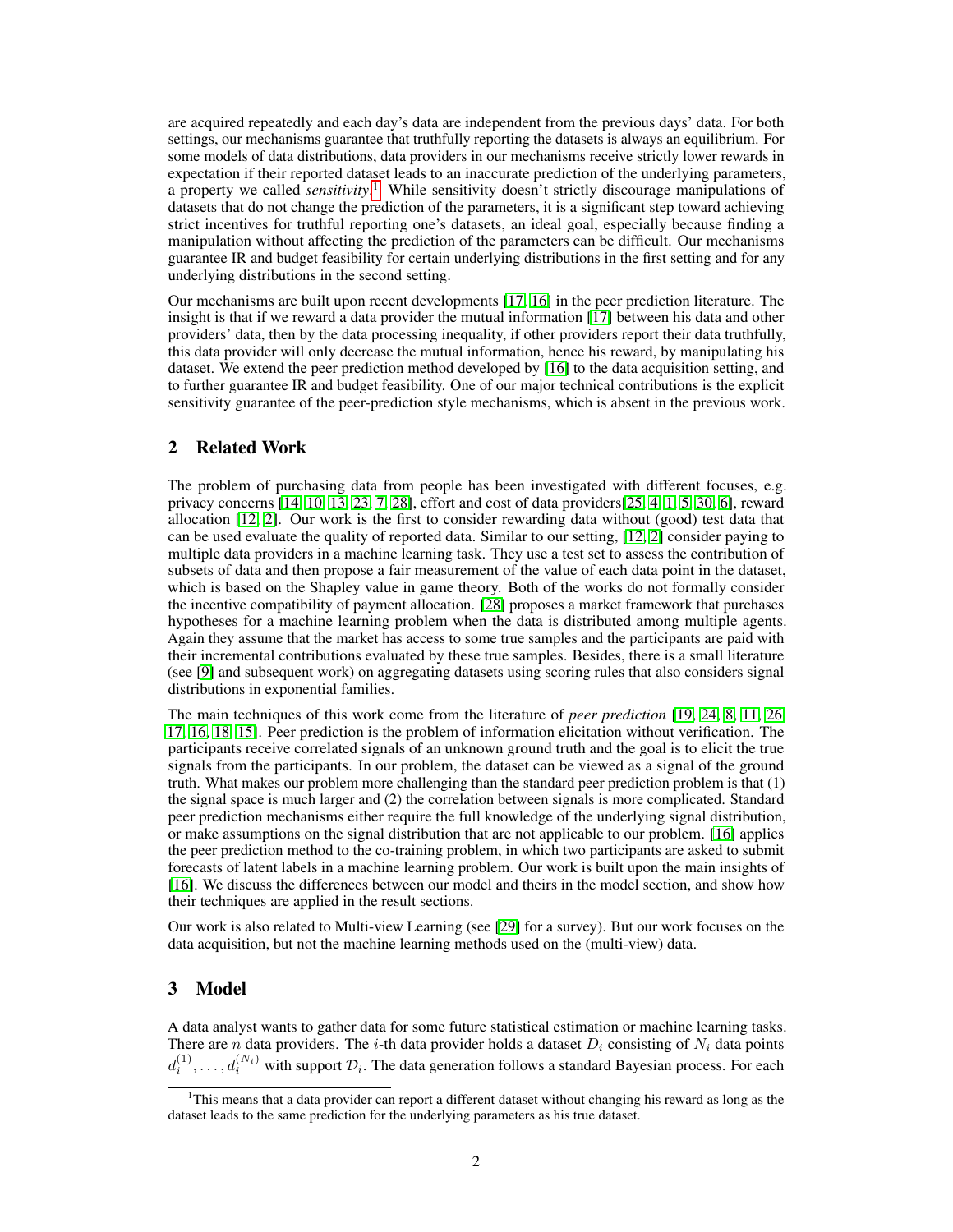data set  $D_i$ , data points  $d_i^{(j)} \in D_i$  are i.i.d. samples conditioned on some unknown parameters  $\bm{\theta} \in \Theta$ . Let  $p(\theta, D_1, \dots, D_n)$  be the joint distribution of  $\theta$  and n data providers' datasets. We consider two types of spaces for  $\Theta$  in this paper: (1)  $\theta$  has finite support, i.e.,  $|\Theta| = m$  is finite, and (2)  $\theta$  has continuous support, i.e.  $\theta \in \mathbb{R}^m$  and  $\Theta \subseteq \mathbb{R}^m$ . For the case of continuous support, to alleviate computational issues, we consider a widely used class of distributions, an *exponential family*.

The data analyst's goal is to incentivize the data providers to give their true datasets with a budget B. She needs to design a payment rule  $r_i(D_1, \ldots, D_n)$  for  $i \in [n]$  that decides how much to pay data provider *i* according to all the reported datasets  $\tilde{D}_1, \ldots, \tilde{D}_n$ . The payment rule should ideally incentivize truthful reporting, that is,  $\overline{D}_i = D_i$  for all i.

Before we formally define the desirable properties of a payment rule, we note that the analyst will have to leverage the correlation between people's data to distinguish a misreported dataset from a true dataset because all she has access to is the reported datasets. To make the problem tractable, we thus make the following assumption about the data correlation: parameters  $\theta$  contains all the mutual information between the datasets. More formally, the datasets are independent conditioned on  $\theta$ .

**Assumption 3.1.**  $D_1, \ldots, D_n$  are independent conditioned on  $\theta$ ,

$$
p(D_1,\ldots,D_n|\boldsymbol{\theta})=p(D_1|\boldsymbol{\theta})\cdots p(D_n|\boldsymbol{\theta}).
$$

This is definitely not an assumption that would hold for arbitrarily picked parameters  $\theta$  and any datasets. One can easily find cases where the datasets are correlated to some parameters other than  $\theta$ . So the data analyst needs to carefully decide what to include in  $\theta$  and  $D_i$ , by either expanding  $\theta$  to include all relevant parameters or reducing the content of  $D_i$  to exclude all redundant data entries that can cause extra correlations.

<span id="page-2-0"></span>**Example 3.1.** Consider the linear regression model where provider i's data points  $d_i^{(j)} = (\mathbf{z}_i^{(j)}, y_i^{(j)})$ consist of a feature vector  $\mathbf{z}^{(j)}_i$  and a label  $y^{(j)}_i$ . We have a linear model

$$
y_i^{(j)} = \boldsymbol{\theta}^T \mathbf{z}_i^{(j)} + \varepsilon_i^{(j)}.
$$

*Then datasets*  $D_1, \ldots, D_n$  *will be independent conditioning on*  $\theta$  *as long as (1) different data* providers draw their feature vectors independently, i.e.,  $\mathbf{z}_1^{(j_1)}, \ldots, \mathbf{z}_n^{(j_n)}$  are independent for all  $j_1 \in [N_1], \ldots, j_n \in [N_n]$ , and (2) the noises are independent.

We further assume that the data analyst has some insight about the data generation process.

**Assumption 3.2.** *The data analyst possesses a commonly accepted prior*  $p(\theta)$  *and a commonly* accepted model for data generating process so that she can compute the posterior  $p(\bm{\theta}|D_i), \, \forall i, D_i.$ 

When  $|\Theta|$  is finite,  $p(\theta|D_i)$  can be computed as a function of  $p(\theta|d_i)$  using the method in Appendix B. For a model in the exponential family,  $p(\theta|D_i)$  can be computed as in Definition [4.2.](#page-4-0)

Note that we do not always require the data analyst to know the whole distribution  $p(D_i|\bm{\theta})$ , it suffices for the data analyst to have the necessary information to compute  $p(\theta|D_i)$ .

<span id="page-2-1"></span>**Example 3.2.** Consider the linear regression model in Example [3.1.](#page-2-0) We use  $z_i$  to represent all the *features in*  $D_i$  *and use*  $y_i$  *to represent all the labels in*  $D_i$ *. If the features*  $z_i$  *are independent from*  $\theta$ *,* the data analyst does not need to know the distribution of  $\mathbf{z}_i$ . It suffices to know  $p(\mathbf{y}_i|\mathbf{z}_i,\bm{\theta})$  and  $p(\bm{\theta})$ *to know*  $p(\theta|D_i)$  *because* 

$$
p(\boldsymbol{\theta} | (\mathbf{z}_i, \mathbf{y}_i)) \propto p((\mathbf{z}_i, \mathbf{y}_i) | \boldsymbol{\theta}) p(\boldsymbol{\theta}) = p(\mathbf{y}_i | \mathbf{z}_i, \boldsymbol{\theta}) p(\mathbf{z}_i | \boldsymbol{\theta}) p(\boldsymbol{\theta}) = p(\mathbf{y}_i | \mathbf{z}_i, \boldsymbol{\theta}) p(\mathbf{z}_i) p(\boldsymbol{\theta}) \propto p(\mathbf{y}_i | \mathbf{z}_i, \boldsymbol{\theta}) p(\boldsymbol{\theta}).
$$

Finally we assume that the identities of the providers can be verified.

Assumption 3.3. *The data analyst can verify the data providers' identities, so one data provider can only submit one dataset and get one payment.*

We now formally introduce some desirable properties of a payment rule. We say that a payment rule is *truthful* if reporting true datasets is a weak equilibrium, that is, when the others report true datasets, it is also (weakly) optimal for me to report the true dataset (based on my own belief).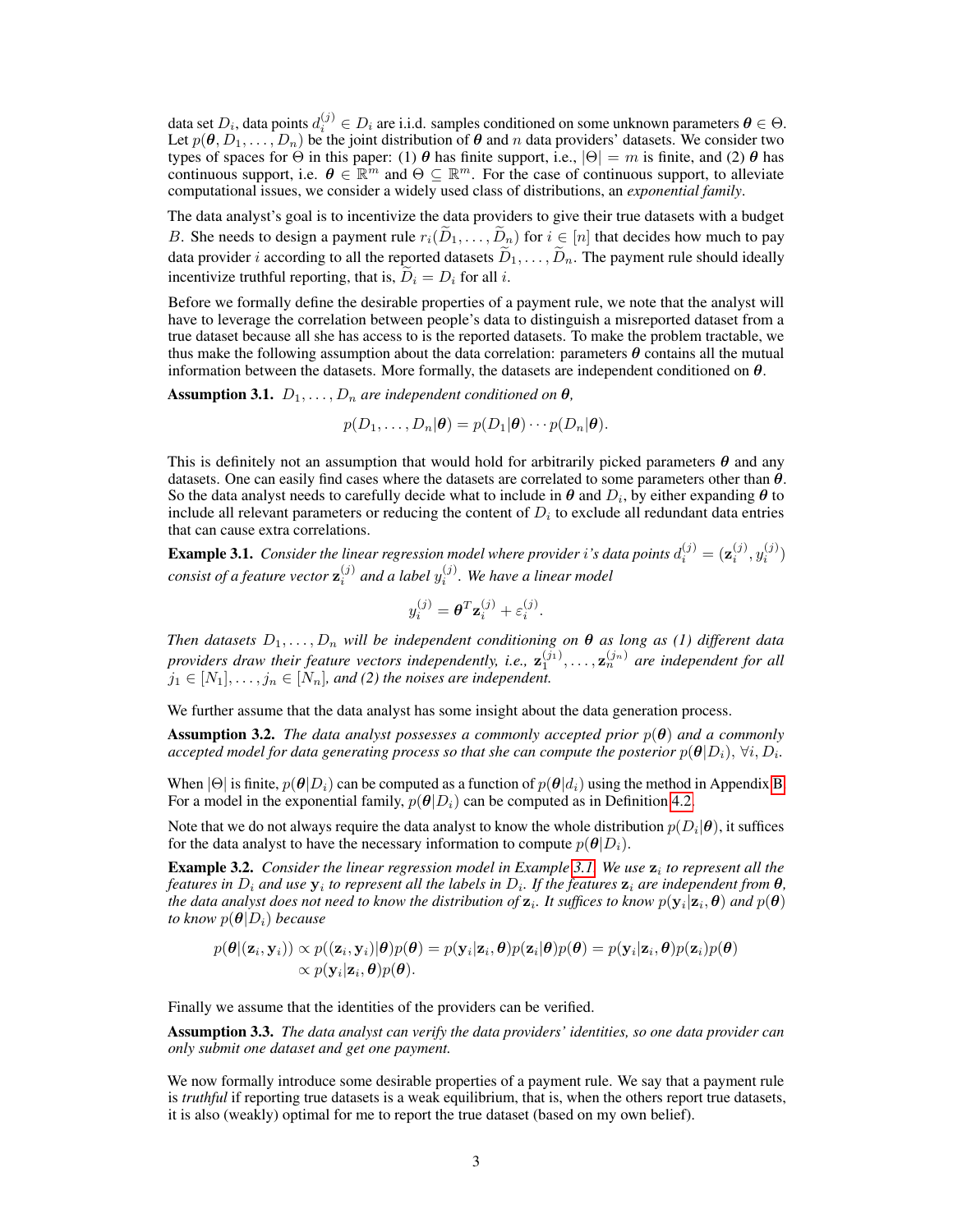Definition 3.1 (Truthfulness). *Let* D−<sup>i</sup> *be the datasets of all providers except* i*. A payment rule*  $\mathbf{r}(D_1,\ldots,D_n)$  *is truthful if: for any (commonly accepted model of) underlying distribution*  $p(\bm{\theta},D_1,\ldots,D_n)$ , for every data provider  $i$  and any realization of his dataset  $D_i$ , when all other *data providers truthfully report*  $D_{-i}$ *, truthfully reporting*  $D_i$  *leads to the highest expected payment, where the expectation is taken over the distribution of*  $D_{-i}$  *conditioned on*  $D_i$ *, i.e.,* 

 $\mathbb{E}_{D_{-i} \sim p(D_{-i}|D_i)}[r_i(D_i, D_{-i})] \geq \mathbb{E}_{D_{-i} \sim p(D_{-i}|D_i)}[r_i(D'_i, D_{-i})], \quad \forall i, D_i, D'_i.$ 

Note that this definition does not require the agents to actually know the conditional distribution and to be able to evaluate the expectation themselves. It is a guarantee that no matter what the underlying distribution is, truthfully reporting is an equilibrium.

Because truthfulness is defined as a weak equilibrium, it does not necessarily discourage misreport-ing.<sup>[2](#page-3-0)</sup> What it ensures is that the mechanism does not encourage misreporting.<sup>[3](#page-3-1)</sup> So, we want a stronger guarantee than truthfulness. We thus define *sensitivity*: the expected payment should be strictly lower when the reported data does not give the accurate prediction of  $\theta$ .

**Definition 3.2** (Sensitivity). A payment rule  $\mathbf{r}(D_1, \ldots, D_n)$  is sensitive if for any (commonly ac*cepted model of) underlying distribution*  $p(\theta, D_1, \ldots, D_n)$ *, for any provider i and any realization of his dataset*  $D_i$ , when all other providers  $j \neq i$  report  $D_j(D_j)$  with accurate posterior  $p(\bm{\theta}|D_j(D_j)) = p(\bm{\theta}|D_j)$ , we have (1) truthfully reporting  $D_i$  leads to the highest expected payment

$$
\mathbb{E}_{D_{-i} \sim p(D_{-i}|D_i)}[r_i(D_i, \widetilde{D}_{-i}(D_{-i}))] \geq \mathbb{E}_{D_{-i} \sim p(D_{-i}|D_i)}[r_i(D_i', \widetilde{D}_{-i}(D_{-i}))], \ \forall D_i'
$$

and (2) reporting a dataset  $D_i'$  with inaccurate posterior  $p(\bm{\theta}|D_i')\neq p(\bm{\theta}|D_i)$  is strictly worse than *reporting a dataset*  $\widetilde{D}_i$  *with accurate posterior*  $p(\boldsymbol{\theta} | \widetilde{D}_i) = p(\boldsymbol{\theta} | D_i)$ *,* 

$$
\mathbb{E}_{D_{-i} \sim p(D_{-i}|D_i)}[r_i(\widetilde{D}_i, \widetilde{D}_{-i}(D_{-i}))] > \mathbb{E}_{D_{-i} \sim p(D_{-i}|D_i)}[r_i(D'_i, \widetilde{D}_{-i}(D_{-i}))],
$$

*Furthermore, let*  $\Delta_i = p(\theta|D'_i) - p(\theta|D_i)$ , a payment rule is  $\alpha$ -sensitive for agent i if

$$
\mathbb{E}_{D_{-i}\sim p(D_{-i}|D_i)}[r_i(D_i,\widetilde{D}_{-i}(D_{-i}))] - \mathbb{E}_{D_{-i}\sim p(D_{-i}|D_i)}[r_i(D_i',\widetilde{D}_{-i}(D_{-i}))] \ge \alpha ||\Delta_i||,
$$

*for all*  $D_i$ ,  $D'_i$  *and reports*  $\widetilde{D}_{-i}(D_{-i})$  *that give the accurate posteriors.* 

Our definition of sensitivity guarantees that at an equilibrium, the reported datasets must give the correct posteriors  $p(\theta|\tilde{D}_i) = p(\theta|D_i)$ . We can further show that at an equilibrium, the analyst will get the accurate posterior  $p(\theta|D_1, \ldots, D_n)$ .

**Lemma 3.1.** When  $D_1, \ldots, D_n$  are independent conditioned on  $\theta$ , for any  $(D_1, \ldots, D_n)$  and  $(\widetilde{D}_1, \ldots, \widetilde{D}_n)$ , if  $p(\boldsymbol{\theta}|D_i) = p(\boldsymbol{\theta}|\widetilde{D}_i)$   $\forall i$ , then  $p(\boldsymbol{\theta}|D_1, \ldots, D_n) = p(\boldsymbol{\theta}|\widetilde{D}_1, \ldots, \widetilde{D}_n)$ .

A more ideal property would be that the expected payment is strictly lower for any dataset  $D_i' \neq D_i$ . Mechanisms that satisfy sensitivity can be viewed as an important step toward this ideal goal, as the only possible payment-maximizing manipulations are to report a dataset  $D_i$  that has the correct posterior  $p(\theta|\overline{D}_i) = p(\theta|D_i)$ . Arguably, finding such a manipulation can be challenging. Sensitivity guarantees the accurate prediction of  $\theta$  at an equilibrium.

Second, we want a fair payment rule that is indifferent to data providers' identities.

**Definition 3.3** (Symmetry). A payment rule r is symmetric if for all permutation of n elements  $\pi(\cdot)$ ,  $r_i(D_1, \ldots, D_n) = r_{\pi(i)}(D_{\pi(1)}, \ldots, D_{\pi(n)})$  *for all i.* 

Third, we want non-negative payments and the total payment should not exceed the budget.

Definition 3.4 (Individual rationality and budget feasibility). *A payment rule* r *is individually rational if*  $\sum$ y rational if  $r_i(D_1, \ldots, D_n) \geq 0$ ,  $\forall i, D_1, \ldots, D_n$ . A payment rule r is budget feasible if  $r_i = r_i(D_1, \ldots, D_n) \leq B$ ,  $\forall D_1, \ldots, D_n$ .

We will consider two acquisition settings in this paper:

<span id="page-3-0"></span> $2A$  constant payment rule is just a trivial truthful payment rule.

<span id="page-3-1"></span><sup>&</sup>lt;sup>3</sup>Using a fixed test set may encourage misreporting.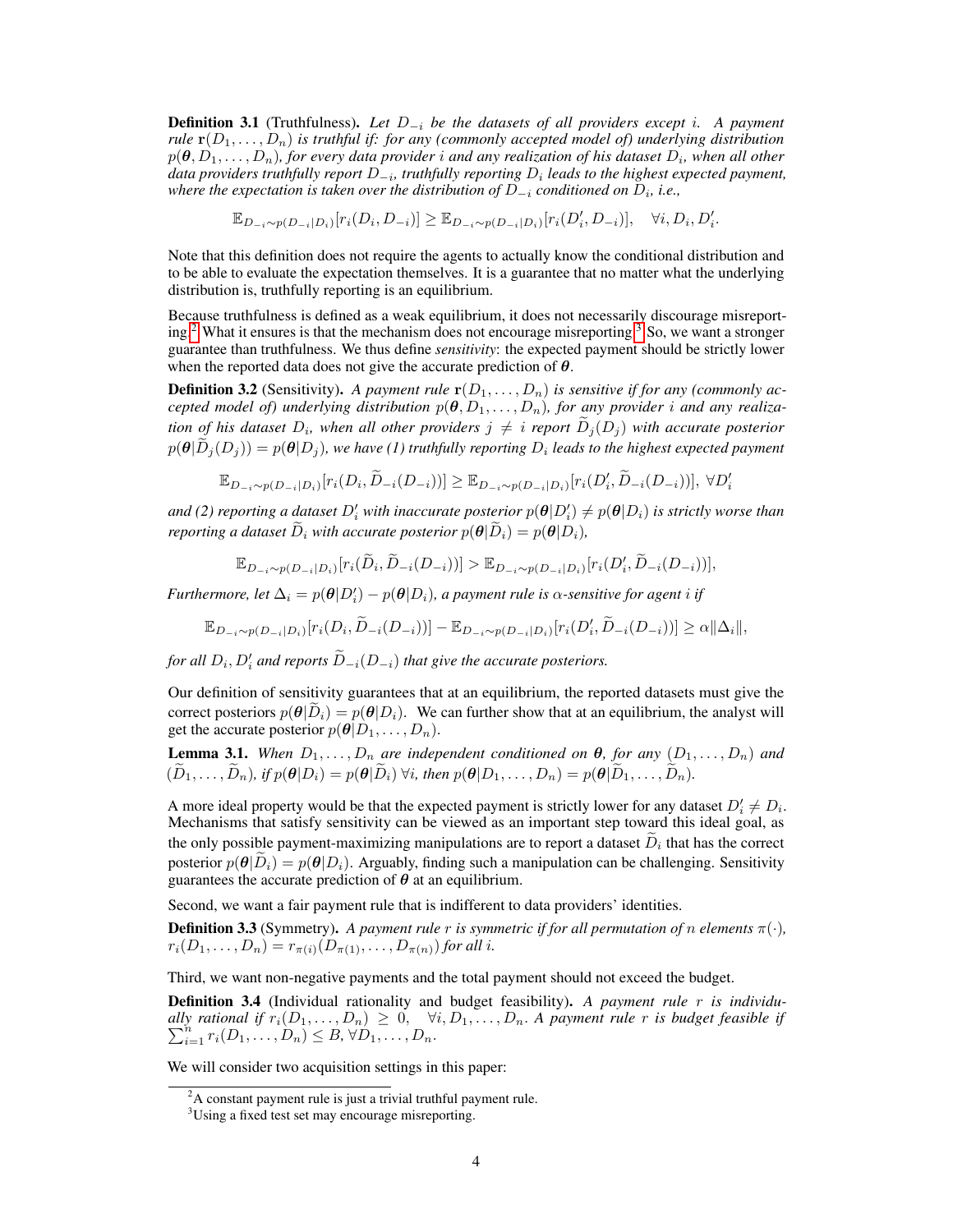One-time data acquisition. The data analyst collects data in one batch. In this case, our problem is very similar to the single-task forecast elicitation in [\[16\]](#page-10-1). But our model considers the budget feasibility and the IR, whereas they only consider the truthfulness of the mechanism.

**Multiple-time data acquisition.** The data analyst repeatedly collects data for  $T \ge 2$  days. On day t,  $(\theta^{(t)}, D_1^{(t)}, \ldots, D_n^{(t)})$  is drawn independently from the same distribution  $p(\theta, D_1, \ldots, D_n)$ . The analyst has a budget  $B^{(t)}$  and wants to know the posterior of  $\theta^{(t)}$ ,  $p(\theta^{(t)}|D_1^{(t)},...,D_n^{(t)})$ . In this case, our setting differs from the multi-task forecast elicitation in [\[16\]](#page-10-1) because providers can decide their strategies on a day based on all the observed historical data before that day.<sup>[4](#page-4-1)</sup> The multi-task forecast elicitation in [\[16\]](#page-10-1) asks the agents to submit forecasts of latent labels in multiple similar independent tasks. It is assumed that the agent's forecast strategy for one task only depends on his information about that task but not the information about other tasks.

## 4 Preliminaries

In this section, we introduce some necessary background for developing our mechanisms. We first give the definitions of *exponential family* distributions. Our designed mechanism will leverage the idea of mutual information between reported datasets to incentivize truthful reporting.

#### 4.1 Exponential Family

**Definition 4.1** (Exponential family [\[21\]](#page-10-12)). *A likehihood function*  $p(\mathbf{x}|\boldsymbol{\theta})$ *, for*  $\mathbf{x} = (x_1, \dots, x_n) \in \mathcal{X}^n$ and  $\theta \in \Theta \subseteq \mathbb{R}^m$  *is said to be in the exponential family in canonical form if it is of the form* 

$$
p(\mathbf{x}|\boldsymbol{\theta}) = \frac{1}{Z(\boldsymbol{\theta})} h(\mathbf{x}) \exp\left[\boldsymbol{\theta}^T \boldsymbol{\phi}(\mathbf{x})\right] \quad or \quad p(\mathbf{x}|\boldsymbol{\theta}) = h(\mathbf{x}) \exp\left[\boldsymbol{\theta}^T \boldsymbol{\phi}(\mathbf{x}) - A(\boldsymbol{\theta})\right] \tag{1}
$$

*Here*  $\phi(x) \in \mathbb{R}^m$  *is called a vector of* sufficient statistics,  $Z(\theta) = \int_{\mathcal{X}^n} h(\mathbf{x}) \exp \left[\theta^T \phi(\mathbf{x})\right]$  *is called the* partition function,  $A(\theta) = \ln Z(\theta)$  *is called the* log partition function.

In Bayesian probability theory, if the posterior distributions  $p(\theta|\mathbf{x})$  are in the same probability distribution family as the prior probability distribution  $p(\theta)$ , the prior and posterior are then called conjugate distributions, and the prior is called a conjugate prior for the likelihood function.

<span id="page-4-0"></span>Definition 4.2 (Conjugate prior for the exponential family [\[21\]](#page-10-12)). *For a likelihood function in the*  $e$ xponential family  $p(\mathbf{x}|\boldsymbol{\theta}) = h(\mathbf{x}) \exp{[\boldsymbol{\theta}^T \boldsymbol{\phi}(\mathbf{x}) - A(\boldsymbol{\theta})]}$  . The conjugate prior for  $\boldsymbol{\theta}$  with parameters  $\nu_0$ ,  $\overline{\tau}_0$  *is of the form* 

$$
p(\boldsymbol{\theta}) = \mathcal{P}(\boldsymbol{\theta}|\nu_0, \overline{\boldsymbol{\tau}}_0) = g(\nu_0, \overline{\boldsymbol{\tau}}_0) \exp \left[\nu_0 \boldsymbol{\theta}^T \overline{\boldsymbol{\tau}}_0 - \nu_0 A(\boldsymbol{\theta})\right]. \tag{2}
$$

Let  $\overline{s} = \frac{1}{n} \sum_{i=1}^{n} \phi(x_i)$ . Then the posterior of  $\theta$  can be represented in the same form as the prior

$$
p(\boldsymbol{\theta}|\mathbf{x}) \propto \exp\left[\boldsymbol{\theta}^T(\nu_0\overline{\boldsymbol{\tau}}_0+n\overline{\mathbf{s}})-(\nu_0+n)A(\boldsymbol{\theta})\right]=\mathcal{P}(\boldsymbol{\theta}|\nu_0+n,\frac{\nu_0\overline{\boldsymbol{\tau}}_0+n\overline{\mathbf{s}}}{\nu_0+n}),
$$

where  $\mathcal{P}(\theta | \nu_0+n, \frac{\nu_0 \overline{\tau}_0+n\overline{s}}{\nu_0+n})$  is the conjugate prior with parameters  $\nu_0+n$  and  $\frac{\nu_0 \overline{\tau}_0+n\overline{s}}{\nu_0+n}$ .

A lot of commonly used distributions belong to the exponential family. Gaussian, Multinoulli, Multinomial, Geometric, etc. Due to the space limit, we introduce only the definitions and refer the readers who are not familiar with the exponential family to [\[21\]](#page-10-12) for more details.

#### 4.2 Mutual Information

We will use the *point-wise mutual information* and the f*-mutual information gain* defined in [\[16\]](#page-10-1). We introduce this notion of mutual information in the context of our problem.

<span id="page-4-1"></span><sup>&</sup>lt;sup>4</sup>This is not to say that the providers will update their prior for  $\theta^{(t)}$  using the data on first  $t - 1$  days. Because we assume that  $\theta^{(t)}$  is independent from  $\theta^{(t-1)}, \dots, \theta^{(t-1)}$ , so the data on first  $t-1$  days contains no information about  $\theta^{(t)}$ . We use the same prior  $p(\theta)$  throughout all T days. What it means is that when the analyst decides the payment for day  $t$  not only based on the report on day  $t$  but also the historical reports, the providers may also use different strategies for different historical reports.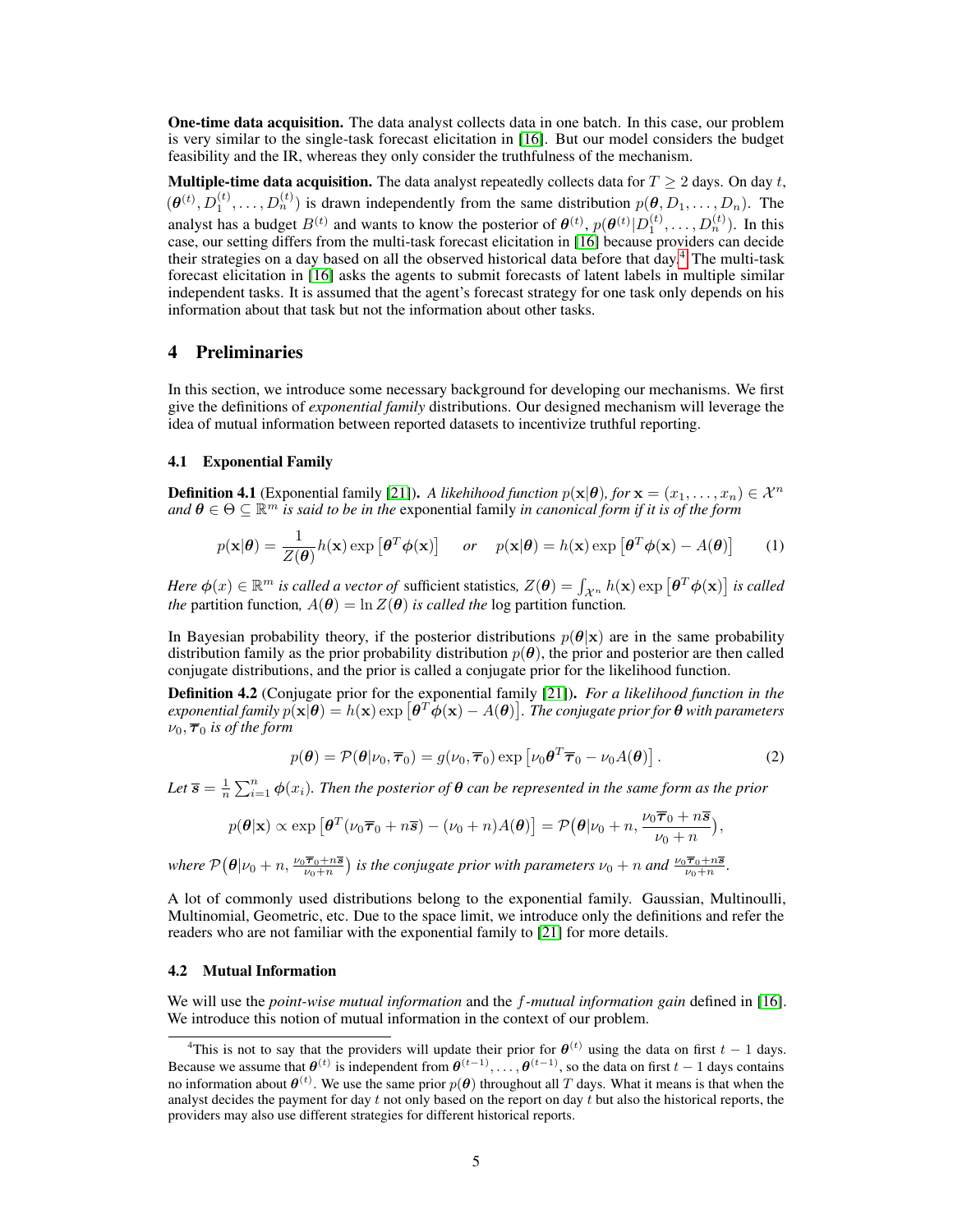Definition 4.3 (Point-wise mutual information). *We define the point-wise mutual information between two datasets*  $D_1$  *and*  $D_2$  *to be* 

$$
PMI(D_1, D_2) = \int_{\theta \in \Theta} \frac{p(\theta | D_1) p(\theta | D_2)}{p(\theta)} d\theta.
$$
 (3)

For finite case, we define  $PMI(D_1, D_2) = \sum_{\theta \in \Theta} \frac{p(\theta | D_1)p(\theta | D_2)}{p(\theta)} d\theta$ .

When  $|\Theta|$  is finite or a model in the exponential family is used, the PMI will be computable.

<span id="page-5-0"></span>Lemma 4.1. *When* |Θ| *is finite,* PMI(·) *can be computed in* O(|Θ|) *time. If a model in exponential family is used, so that the prior and all the posterior of* θ *can be written in the form*

$$
p(\boldsymbol{\theta}) = \mathcal{P}(\boldsymbol{\theta}|\nu_0, \boldsymbol{\overline{\tau}}_0) = g(\nu_0, \boldsymbol{\overline{\tau}}_0) \exp \left[\nu_0 \boldsymbol{\theta}^T \boldsymbol{\overline{\tau}}_0 - \nu_0 A(\boldsymbol{\theta})\right],
$$

 $p(\theta|D_i) = \mathcal{P}(\theta|\nu_i, \overline{\boldsymbol{\tau}}_i)$  and  $p(\theta|D_{-i}) = \mathcal{P}(\theta|\nu_{-i}, \overline{\boldsymbol{\tau}}_{-i})$ , then the point-wise mutual information *can be computed as*

$$
PMI(D_i, D_{-i}) = \frac{g(\nu_i, \overline{\boldsymbol{\tau}}_i)g(\nu_{-i}, \overline{\boldsymbol{\tau}}_{-i})}{g(\nu_0, \overline{\boldsymbol{\tau}}_0)g(\nu_i + \nu_{-i} - \nu_0, \frac{\nu_i \overline{\boldsymbol{\tau}}_i + \nu_{-i} \overline{\boldsymbol{\tau}}_{-i} - \nu_0 \overline{\boldsymbol{\tau}}_0}{\nu_i + \nu_{-i} - \nu_0}}).
$$

For single-task forecast elicitation, [\[16\]](#page-10-1) proposes a truthful payment rule.

**Definition 4.4** (log-PMI payment [\[16\]](#page-10-1)). *Suppose there are two data providers reporting*  $\ddot{D}_A$  *and*  $\widetilde{D}_B$  *respectively. Then the* log-PMI rule pays them  $r_A = r_B = \log(PMI(\widetilde{D}_A, \widetilde{D}_B))$ .

<span id="page-5-1"></span>Proposition 4.1. *When the* log*-PMI rule is used, the expected payment equals the mutual information between*  $D_A$  *and*  $D_B$ *, where the expectation is taken over the distribution of*  $\widetilde{D}_A$  *and*  $\widetilde{D}_B$ *.* 

We now give the definition of the  $f$ -mutual information. An  $f$ -divergence is a function that measures the difference between two probability distributions.

**Definition 4.5** (*f*-divergence). *Given a convex function*  $f$  *with*  $f(1) = 0$ *, for two distributions over*  $\Omega$ ,  $p, q \in \Delta\Omega$ , define the f-divergence of p and q to be  $D_f(p,q) = \int_{\omega \in \Omega} p(\omega) f(\frac{q(\omega)}{p(\omega)})$  $\frac{q(\omega)}{p(\omega)}\bigg)$ .

The f*-mutual information* of two random variables is a measure of the mutual dependence of two random variables, which is defined as the f-divergence between their joint distribution and the product of their marginal distributions.

In duality theory, the convex conjugate of a function is defined as follows.

<span id="page-5-3"></span>**Definition 4.6** (Convex conjugate). *For any function*  $f : \mathbb{R} \to \mathbb{R}$ *, define the convex conjugate function of*  $f$  *as*  $f^*(y) = \sup_x xy - f(x)$ .

The following inequality ([\[22,](#page-10-13) [16\]](#page-10-1)) will be used in our proof.

<span id="page-5-4"></span>Lemma 4.2 (Lemma 1 in [\[22\]](#page-10-13)). *For any differentiable convex function* f *with* f(1) = 0*, any two distributions over*  $\Omega$ *, p<sub>,</sub> q*  $\in \Delta\Omega$ *, let* G *be the set of all functions from*  $\Omega$  *to*  $\mathbb{R}$ *, then we have* 

$$
D_f(p,q) \ge \sup_{g \in \mathcal{G}} \int_{\omega \in \Omega} g(\omega)q(\omega) - f^*(g(\omega))p(\omega) d\omega = \sup_{g \in \mathcal{G}} \mathbb{E}_q g - \mathbb{E}_p f^*(g).
$$

*A function g achieves equality if and only if*  $g(\omega) \in \partial f\left(\frac{q(\omega)}{p(\omega)}\right)$  $\frac{q(\omega)}{p(\omega)}$   $\big\}$   $\forall \omega$  *with*  $p(\omega) > 0$ , *where*  $\partial f(\frac{q(\omega)}{p(\omega)})$ *represents the subdifferential of* f *at point*  $q(\omega)/p(\omega)$ *.* 

#### <span id="page-5-2"></span>5 One-time Data Acquisition

In this section we apply [\[16\]](#page-10-1)'s log-PMI payment rule to our one-time data acquisition problem. The log-PMI payment rule ensures truthfulness, but its payment can be negative or unbounded or even ill-defined. So we mainly focus on the mechanism's sensitivity, budget feasibility and IR. To guarantee budget feasibility and IR, our mechanism requires a lower bound and an upper bound of PMI, which may be difficult to find for some models in the exponential family.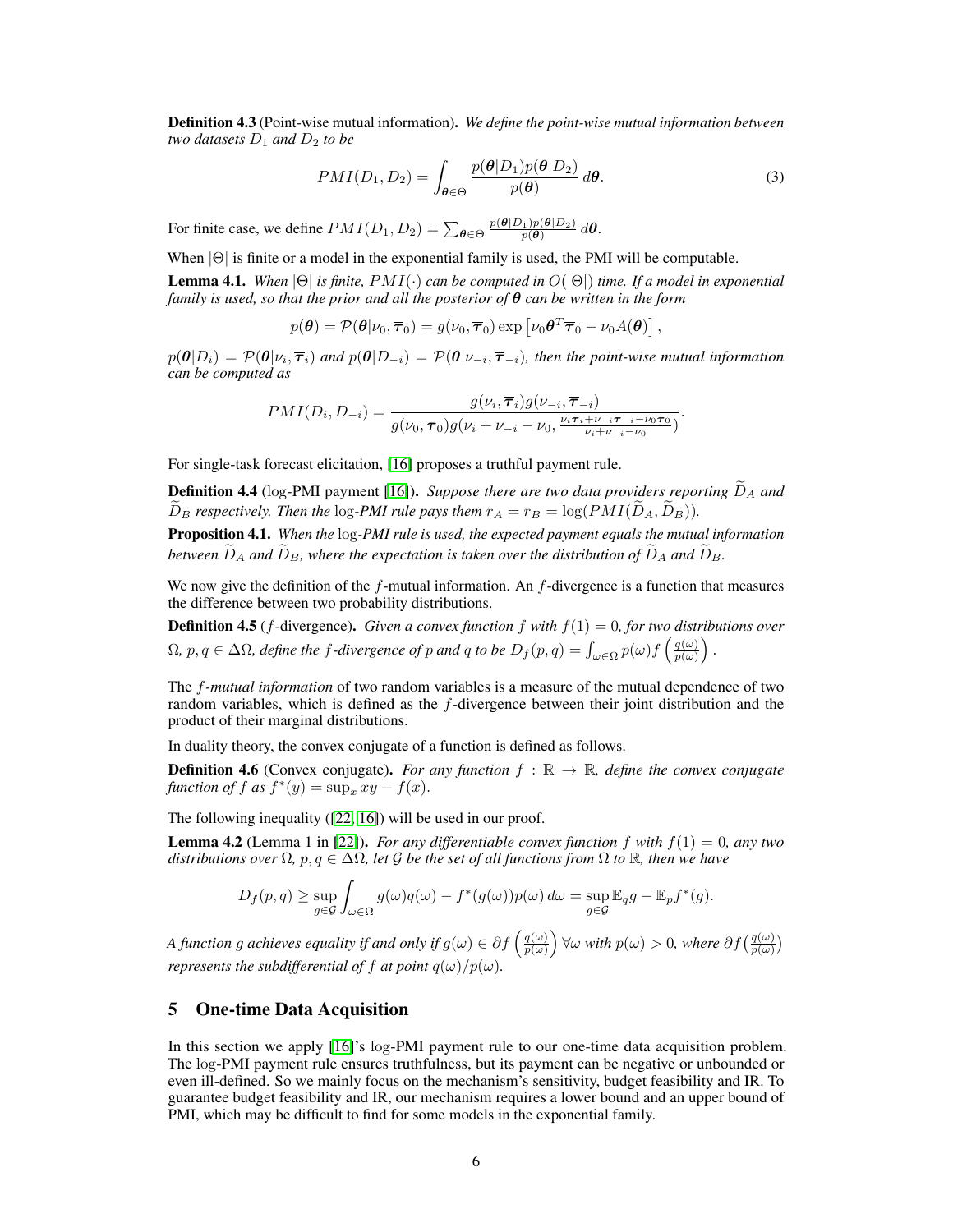If the analyst knows the distribution  $p(D_i|\theta)$ , then she will be able to compute  $p(D_{-i}|D_i)$  =  $\sum_{\theta} p(D_{-i}|\theta) p(\theta|D_i)$ . In this case, we can employ peer prediction mechanisms [\[19\]](#page-10-6) to design payments and guarantee truthfulness. In Appendix C.1, we give an example of such mechanisms.

In this work we do not assume that  $p(D_i|\theta)$  is known (see Example [3.2\)](#page-2-1). When  $p(D_i|\theta)$  is unknown but the analyst can compute  $p(\theta|D_i)$ , our idea is to use the log-PMI payment rule in [\[16\]](#page-10-1) and then add a normalization step to ensure budget feasibility and IR. However the log-PMI will be ill-defined if  $PMI = 0$ . To avoid this, for each possible  $D_{-i}$ , we define set  $\mathbb{D}_{i}(D_{-i}) = \{D_{i} | PMI(D_{i}, D_{-i}) >$ 0} and the log-PMI will only be computed for  $\widetilde{D}_i \in D_i(\widetilde{D}_{-i})$ .

The normalization step will require an upper bound R and lower bound L of the log-PMI payment.<sup>[5](#page-6-0)</sup> If |Θ| is finite, we can find a lower bound and an upper bound in polynomial time, which we prove in Appendix C.2. When a model in the exponential family is used, it is more difficult to find  $L$  and  $R$ . By Lemma [4.1,](#page-5-0) if the g function is bounded, we will be able to bound the payment. For example, if we are estimating the mean of a univariate Gaussian with known variance,  $L$  and  $R$  will be bounded if the number of data points is bounded. Details can be found in Appendix C.3. Our mechanism works as follows.

Mechanism 1: One-time data collecting mechanism.

(1) Ask all data providers to report their datasets  $\widetilde{D}_1, \ldots, \widetilde{D}_n$ .

(2) If data provider i's reported dataset  $\widetilde{D}_i \in \mathbb{D}_i(\widetilde{D}_{-i})$ , we compute a score for his dataset

 $s_i = \log PMI(D_i, D_{-i}).$ 

(3) The final payment for data provider  $i$  is:

$$
r_i(\widetilde{D}_1,\ldots,\widetilde{D}_n) = \begin{cases} \frac{B}{n} \cdot \frac{s_i - L}{R - L} & \text{if } \widetilde{D}_i \in \mathbb{D}_i(\widetilde{D}_{-i})\\ 0 & \text{otherwise.} \end{cases}
$$

<span id="page-6-1"></span>Theorem 5.1. *Mechanism [1](#page-6-1) is IR, truthful, budget feasible, symmetric.*

Note that by Proposition [4.1,](#page-5-1) the expected payment for a data provider is decided by the mutual information between his data and other people's data. The payments are efficiently computable for finite-size  $\Theta$  and for models in exponential family (Lemma [4.1\)](#page-5-0).

Next, we discuss the sensitivity. In [\[16\]](#page-10-1), checking whether the mechanism will be sensitive requires knowing whether a system of linear equations (which has an exponential size in our problem) has a unique solution. So it is not clear how likely the mechanisms will be sensitive. In our data acquisition setting, we are able to give much stronger and more explicit guarantees. This kind of stronger guarantee is possible because of the special structure of the reports (or the signals) that each dataset consists of i.i.d. samples.

We first define some notations. When  $|\Theta|$  is finite, let  $Q_{-i}$  be a  $(\prod_{j\in[n],j\neq i}|\mathcal{D}_j|^{N_j})\times |\Theta|$  matrix that represents the conditional distribution of  $\theta$  conditioning on every realization of  $D_{-i}$ . So the element in row  $D_{-i}$  and column  $\theta$  is equal to  $p(\theta|D_{-i})$ . We also define the data generating matrix  $G_i$  with  $|\mathcal{D}_i|$  rows and  $|\Theta|$  columns. Each row corresponds to a possible data point  $d_i \in \mathcal{D}_i$  in the dataset and each column corresponds to a  $\theta \in \Theta$ . The element in the row corresponding to data point  $d_i$  and the column  $\theta$  is  $p(\theta|d_i)$ . We give the sufficient condition for the mechanism to be sensitive.

<span id="page-6-2"></span>**Theorem 5.2.** *When*  $|\Theta|$  *is finite, Mechanism 1 is sensitive if for all i*,  $Q_{-i}$  *has rank*  $|\Theta|$ *.* 

Since the size of  $Q_{-i}$  can be exponentially large, it may be computationally infeasible to check the rank of  $Q_{-i}$ . We thus give a simpler condition that only uses  $G_i$ , which has a polynomial size.

**Definition 5.1.** *The Kruskal rank (or k-rank) of a matrix*  $M$ , denoted by  $rank_k(M)$ , is the maximal *number* r *such that any set of* r *columns of* M *is linearly independent.*

<span id="page-6-3"></span>**Corollary 5.1.** When  $|\Theta|$  is finite, Mechanism [1](#page-6-1) is sensitive if for all i,  $\sum_{j\neq i} (rank_k(G_j) - 1)$ .  $N_j + 1 \geq |\Theta|$ *, where*  $N_j$  *is the number of data points in*  $D_j$ *.* 

In Appendix C.5.1, we also give a lower bound for  $\alpha$  so that Mechanism [1](#page-6-1) is  $\alpha$ -sensitive.

Our sensitivity results (Theorem [5.2](#page-6-2) and Corollary [5.1\)](#page-6-3) basically mean that when there is enough correlation between other people's data  $D_{-i}$  and  $\theta$ , the mechanism will be sensitive. Corollary [5.1](#page-6-3)

<span id="page-6-0"></span><sup>&</sup>lt;sup>5</sup>WLOG, we can assume that  $L < R$  here. Because  $L = R$  implies that all agents' datasets are independent.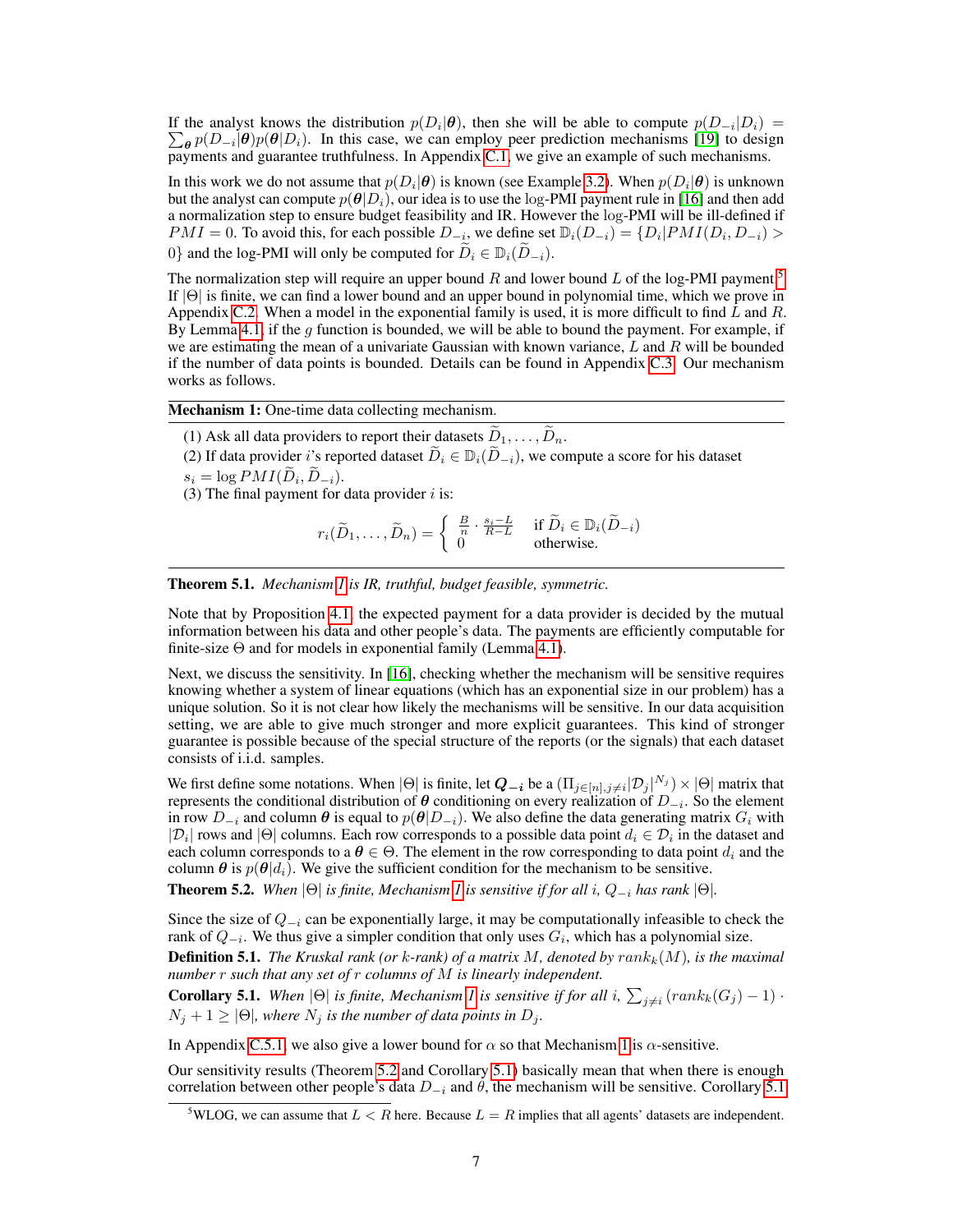quantifies the correlation using the k-rank of the data generating matrix. It is arguably not difficult to have enough correlation: a naive relaxation of Corollary [5.1](#page-6-3) says that assuming different  $\theta$  lead to different data distributions (so that  $rank_k(G_i) \ge 2$ ), the mechanism will be sensitive if for any provider i, the total number of other people's data points  $\geq |\Theta| - 1$ .

When  $\Theta \subseteq \mathbb{R}^m$ , it becomes more difficult to guarantee sensitivity. Suppose the data analyst uses a model from the exponential family so that the prior and all the posterior of  $\theta$  can be written in the form in Lemma [4.1.](#page-5-0) The sensitivity of the mechanism will depend on the normalization term  $q(\nu, \overline{\tau})$ (or equivalently, the partition function) of the pdf. More specifically, define

$$
h_{D_{-i}}(\nu_i, \overline{\tau}_i) = \frac{g(\nu_i, \overline{\tau}_i)}{g(\nu_i + \nu_{-i} - \nu_0, \frac{\nu_i \overline{\tau}_i + \nu_{-i} \overline{\tau}_{-i} - \nu_0 \overline{\tau}_0}{\nu_i + \nu_{-i} - \nu_0})},\tag{4}
$$

then we have the following sufficient and necessary conditions for the sensitivity of the mechanism.

**Theorem 5.3.** When  $\Theta \subseteq \mathbb{R}^m$ , if the data analyst uses a model in the exponential family, then *Mechanism* [1](#page-6-1) is sensitive if and only if for any  $(\nu'_i, \overline{\tau}'_i) \neq (\nu_i, \overline{\tau}_i)$ , we have  $Pr_{D_{-i}}[h_{D_{-i}}(\nu'_i, \overline{\tau}'_i) \neq$  $h_{D_{-i}}(\nu_i, \overline{\boldsymbol{\tau}}_i) ] > 0.$ 

The theorem basically means that the mechanism will be sensitive if any pairs of different reports that will lead to different posteriors of  $\theta$  can be distinguished by  $h_{D_{-i}}(\cdot)$  with non-zero probability. However, for different models in the exponential family, this is not always true. For example, if we estimate the mean  $\mu$  of a univariate Gaussian with a known variance and the Gaussian conjugate prior is used, then the normalization term only depends on the variance but not the mean, so in this case  $h(\cdot)$  can only detect the change in variance, which means that the mechanism will be sensitive to replication and withholding, but not necessarily other types of manipulations. But if we estimate the mean of a Bernoulli distribution whose conjugate prior is the Beta distribution, then the partition function will be the Beta function, which can detect different posteriors and thus the mechanism will be sensitive. See Appendix C.4 for more details. The missing proofs can be found in Appendix C.5.

## 6 Multiple-time Data Acquisition

Now we consider the case when the data analyst needs to repeatedly collect data for the same task. At day t, the analyst has a budget  $B^{(t)}$  and a new ensemble  $(\theta^{(t)}, D_1^{(t)}, \dots, D_n^{(t)})$  is drawn from the same distribution  $p(\theta, D_1, \ldots, D_n)$ , independent of the previous data. Again we assume that the data generating distribution  $p(D_i|\theta)$  can be unknown, but the analyst is able to compute  $p(\theta|D_i)$ ) after seeing the data(See Example [3.2\)](#page-2-1). The data analyst can use the one-time purchasing mechanism (Section [5\)](#page-5-2) at each round. But we show that if the data analyst can give the payment one day after the data is reported, a broader class of mechanisms can be applied to guarantee the desirable properties, which ensures bounded payments without any assumptions on the underlying distribution. Our method is based on the f*-mutual information gain* in [\[16\]](#page-10-1) for multi-task forecast elicitation. The payment function in [\[16\]](#page-10-1) has a minor error. We correct the payment function in this work.<sup>[6](#page-7-0)</sup>

Our mechanism (Mechanism [2\)](#page-8-0) works as follows. On day  $t$ , the data providers are first asked to report their data for day t. Then for each provider i, we use the other providers' reported data on day  $t-1$  and day t to evaluate provider i's reported data on day  $t-1$ . A score  $s_i$  will be computed for each provider's  $\widetilde{D}_i^{(t-1)}$ . The score  $s_i$  is defined in the same way as the *f-mutual information gain* in [\[16\]](#page-10-1), which is specified by a differentiable convex function  $\check{f} : \mathbb{R} \to \mathbb{R}$  and its convex conjugate  $f^*$  (Definition [4.6\)](#page-5-3),

<span id="page-7-2"></span>
$$
s_i = f'\left(\frac{1}{PMI(\widetilde{D}_i^{(t-1)}, \widetilde{D}_{-i}^{(t)})}\right) - f^*\left(f'\left(\frac{1}{PMI(\widetilde{D}_i^{(t-1)}, \widetilde{D}_{-i}^{(t-1)})}\right)\right).
$$
\n(5)

The score is defined in this particular way because it can guarantee truthfulness according to Lemma [4.2.](#page-5-4) It can be proved that when the agents truthfully report  $D_i$ , the expectation of  $s_i$  will reach the supremum in Lemma [4.2,](#page-5-4) and will then be equal to the f-mutual information of  $D_i^{(t-1)}$ 

<span id="page-7-0"></span><sup>&</sup>lt;sup>6</sup>The term  $PMI(\cdot)$  in the payment function of [\[16\]](#page-10-1) should actually be  $1/PMI(\cdot)$ . This is because when [\[16\]](#page-10-1) cited Lemma 1 in [\[22\]](#page-10-13),  $q(\cdot)/p(\cdot)$  is mistakenly replaced by  $p(\cdot)/q(\cdot)$ .

<span id="page-7-1"></span>Here we assume that  $PMI(\cdot)$  is non-zero. For  $PMI(\cdot) = 0$ , we can just do the same as in the one-time acquisition mechanism.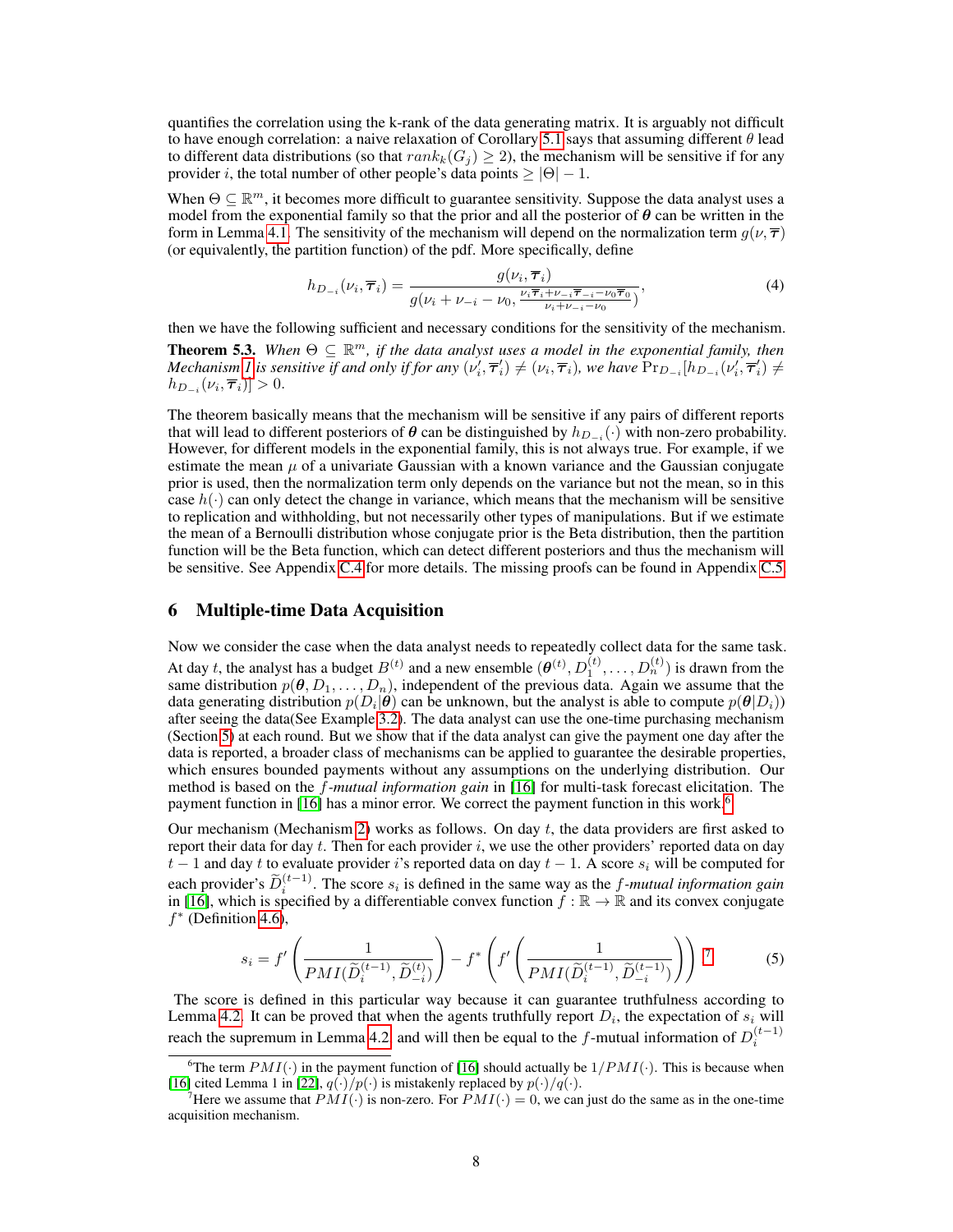and  $D_{-i}^{(t-1)}$ . We can further prove that if data provider i reports a dataset  $\widetilde{D}_i^{(t-1)}$  that leads to a different posterior  $p(\theta|\widetilde{D}_i^{(t-1)}) \neq p(\theta|D_i^{(t-1)})$ , the expectation of  $s_i$  will deviate from the supremum in Lemma [4.2](#page-5-4) and thus get lower.

According to the definition [\(5\)](#page-7-2), if we carefully choose the convex function  $f$  to be a differentiable convex function with a bounded derivative  $f' \in [0, U]$  and with the convex conjugate  $f^*$  bounded on [0, U], then the scores  $s_1, \ldots, s_n$  will always be bounded. We can then normalize  $s_1, \ldots, s_n$  so that the payments are non-negative and the total payment does not exceed  $B^{(t-1)}$ . Here we give one possible choice of f' that can guarantee bounded scores: the Logistic function  $\frac{1}{1+e^{-x}}$ .

| $\curvearrowright$<br>$\cdot$ | $\sim$<br>IJ | $\boldsymbol{x}$<br>0Ī<br>range                         | . ac                                                                            | £∗<br>$\boldsymbol{x}$<br>range<br>0İ |
|-------------------------------|--------------|---------------------------------------------------------|---------------------------------------------------------------------------------|---------------------------------------|
| $\sim$<br>١n<br>- 11          |              | on $\mathbb{R}^{\geq}$<br>$\mathbf{v}$<br>∸<br>$\Omega$ | $- x$<br>ln(<br>$\mathbf{r}$<br>$\infty$<br>w<br>$\boldsymbol{\omega}$<br>111 W | U<br>on<br>ш4.<br>$\Omega$            |

Finally, if day t is the last day, we adopt the one-time mechanism to pay for day t's data as well.

#### Mechanism 2: Multi-time data collecting mechanism.

Given a differentiable convex function f with  $f' \in [0, U]$  and  $f^*$  bounded on  $[0, U]$ for  $t = 1, \ldots, T$  do

(1) On day t, ask all data providers to report their datasets  $\widetilde{D}_1^{(t)}, \ldots, \widetilde{D}_n^{(t)}$ .

(2) If t is the last day  $t = T$ , use the payment rule of Mechanism [1](#page-6-1) to pay for day T's data or just give each data provider  $B^{(T)}/n$ .

(3) If  $t > 1$ , give the payments for day  $t - 1$  as follows. First compute all the scores  $s_i$  as in [\(5\)](#page-7-2). Then normalize the scores so that the total payment is no more than  $B^{(t-1)}$ . Let the range of the scores be  $[L, R]$ . Assign payments

$$
r_i(\widetilde{D}_1^{(t-1)}, \ldots, \widetilde{D}_n^{(t-1)}) = \frac{B^{(t-1)}}{n} \cdot \frac{s_i - L}{R - L}.
$$

<span id="page-8-0"></span>end for

Our first result is that Mechanism [2](#page-8-0) guarantees all the basic properties of a desirable mechanism.

**Theorem 6.1.** *Given any differentiable convex function*  $f$  *that has (1) a bounded derivative*  $f' \in$ [0, U] *and (2) the convex conjugate* f <sup>∗</sup> *bounded on* [0, U]*, Mechanism [2](#page-8-0) is IR, budget feasible, truthful and symmetric in all* T *rounds.*

If we choose computable  $f'$  and  $f^*$  (e.g.  $f'$  equal to the Logistic function), the payments will also be computable for finite-size Θ and for models in exponential family (Lemma [4.1\)](#page-5-0). If we use a strictly convex function f with  $f' > 0$ , then Mechanism [2](#page-8-0) has basically the same sensitivity guarantee as Mechanism [1](#page-6-1) in the first  $T - 1$  rounds. We defer the sensitivity analysis to Appendix D.1. The missing proofs in this section can be found in Appendix D.2.

#### 7 Discussion

Our work leaves some immediate open questions. Our one-time data acquisition mechanism requires a lower bound and an upper bound of PMI, which may be difficult to find for some models in the exponential family. Can we find a mechanism that would work for any data distribution, just as our multi-time data acquisition mechanism? Another interesting direction is to design stronger mechanisms to strengthen the sensitivity guarantees. Finally, our method incentivizes truthful reporting, but it is not guaranteed that datasets that give more accurate posteriors will receive higher payments (in expectation). It would be desirable if the mechanism could have this property as well.

An observation of our mechanism also raises an important issue of adversarial attacks for data acquisition. Our mechanism guarantees that the data holders who have some data will truthfully report the data at the equilibrium. But an adversary without any real data can submit some fake data and get a positive payoff. The situation is even worse if the adversary can create multiple fake accounts to submit data. This is tied to the individual rationality guarantee that we placed on our mechanism, which requires the payments to always be non-negative and which is generally considered an important property for incentivizing desirable behavior of strategic agents. However, this observation suggests that future work needs to carefully explore the tradeoff between guarantees for strategic agents and guarantees for adversarial agents for data acquisition problems.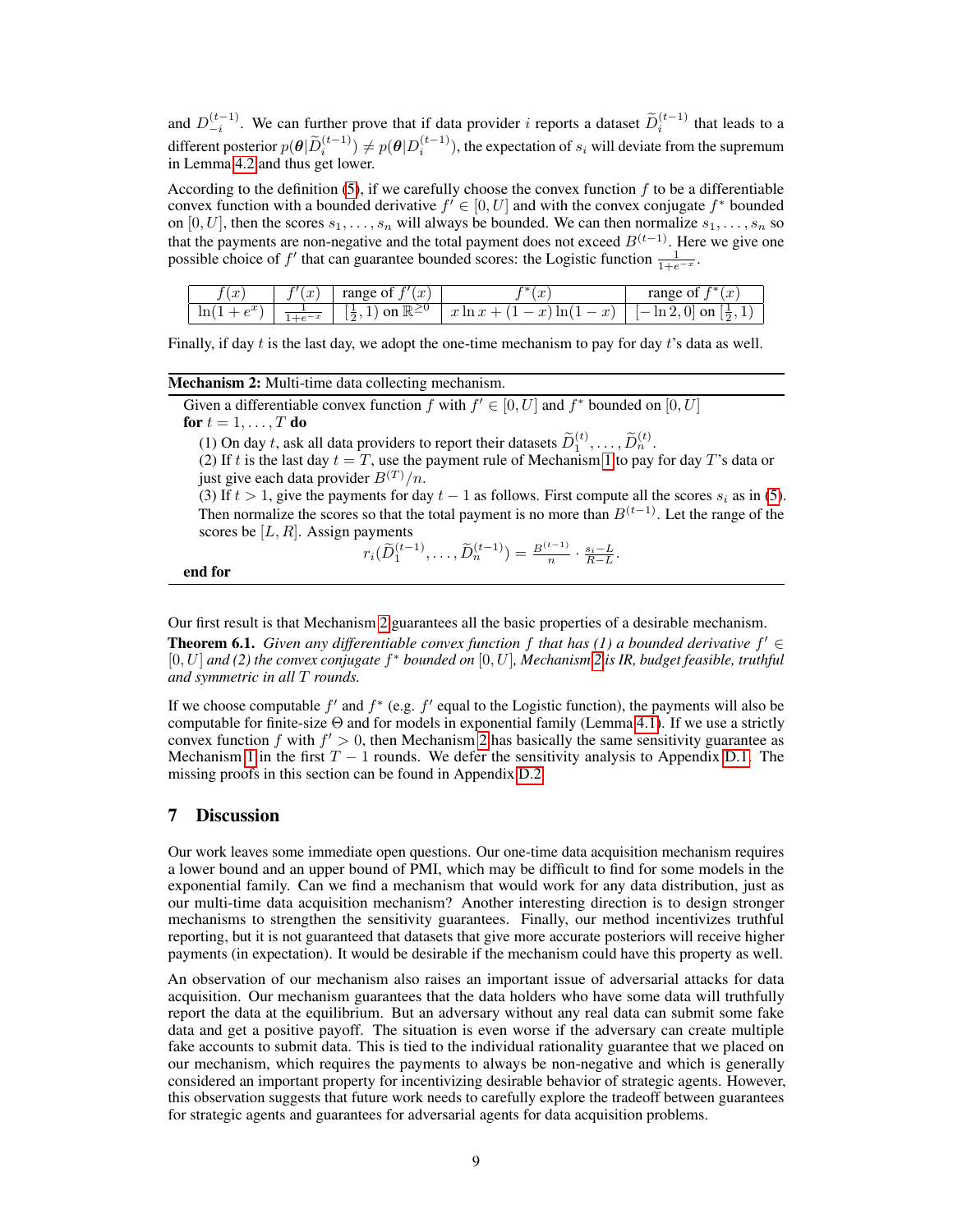#### Broader Impact

The results in this work are mainly theoretical. They contribute to the ongoing efforts on encouraging data sharing, ensuring data quality and distributing values of generated from data back to data contributors.

#### Acknowledgments and Disclosure of Funding

This work is supported by the National Science Foundation under grants CCF-1718549 and IIS-2007887.

#### References

- <span id="page-9-5"></span>[1] Jacob Abernethy, Yiling Chen, Chien-Ju Ho, and Bo Waggoner. Low-cost learning via active data procurement. In *Proceedings of the Sixteenth ACM Conference on Economics and Computation*, EC '15, pages 619–636, New York, NY, USA, 2015. ACM.
- <span id="page-9-9"></span>[2] Anish Agarwal, Munther Dahleh, and Tuhin Sarkar. A marketplace for data: An algorithmic solution. In *Proceedings of the 2019 ACM Conference on Economics and Computation*, pages 701–726, 2019.
- [3] Glenn W Brier. Verification of forecasts expressed in terms of probability. *Monthly weather review*, 78(1):1–3, 1950.
- <span id="page-9-4"></span>[4] Y. Cai, C. Daskalakis, and C. H. Papadimitriou. Optimum statistical estimation with strategic data sources. In *Proceedings of the 28th Conference on Learning Theory*, pages 280–296, 2015.
- <span id="page-9-6"></span>[5] Yiling Chen, Nicole Immorlica, Brendan Lucier, Vasilis Syrgkanis, and Juba Ziani. Optimal data acquisition for statistical estimation. In *Proceedings of the 2018 ACM Conference on Economics and Computation*, EC '18, pages 27–44, New York, NY, USA, 2018. ACM.
- <span id="page-9-7"></span>[6] Yiling Chen and Shuran Zheng. Prior-free data acquisition for accurate statistical estimation. In *Proceedings of the 2019 ACM Conference on Economics and Computation*, pages 659–677, 2019.
- <span id="page-9-3"></span>[7] Rachel Cummings, Stratis Ioannidis, and Katrina Ligett. Truthful linear regression. In *Proceedings of the 28th Conference on Learning Theory*, pages 448–483, 2015.
- <span id="page-9-11"></span>[8] Anirban Dasgupta and Arpita Ghosh. Crowdsourced judgement elicitation with endogenous proficiency. In *Proceedings of the 22nd international conference on World Wide Web*, pages 319–330, 2013.
- <span id="page-9-10"></span>[9] Fang Fang, Maxwell Stinchcombe, and Andrew Whinston. " putting your money where your mouth is"-a betting platform for better prediction. *Review of Network Economics*, 6(2), 2007.
- <span id="page-9-1"></span>[10] Lisa Fleischer and Yu-Han Lyu. Approximately optimal auctions for selling privacy when costs are correlated with data. *CoRR*, abs/1204.4031, 2012.
- <span id="page-9-12"></span>[11] Rafael Frongillo and Jens Witkowski. A geometric perspective on minimal peer prediction. *ACM Transactions on Economics and Computation (TEAC)*, 5(3):1–27, 2017.
- <span id="page-9-8"></span>[12] Amirata Ghorbani and James Zou. Data shapley: Equitable valuation of data for machine learning. *arXiv preprint arXiv:1904.02868*, 2019.
- <span id="page-9-2"></span>[13] Arpita Ghosh, Katrina Ligett, Aaron Roth, and Grant Schoenebeck. Buying private data without verification. *CoRR*, abs/1404.6003, 2014.
- <span id="page-9-0"></span>[14] Arpita Ghosh and Aaron Roth. Selling privacy at auction. In *Proceedings of the 12th ACM Conference on Electronic Commerce*, EC '11, pages 199–208, New York, NY, USA, 2011. ACM.